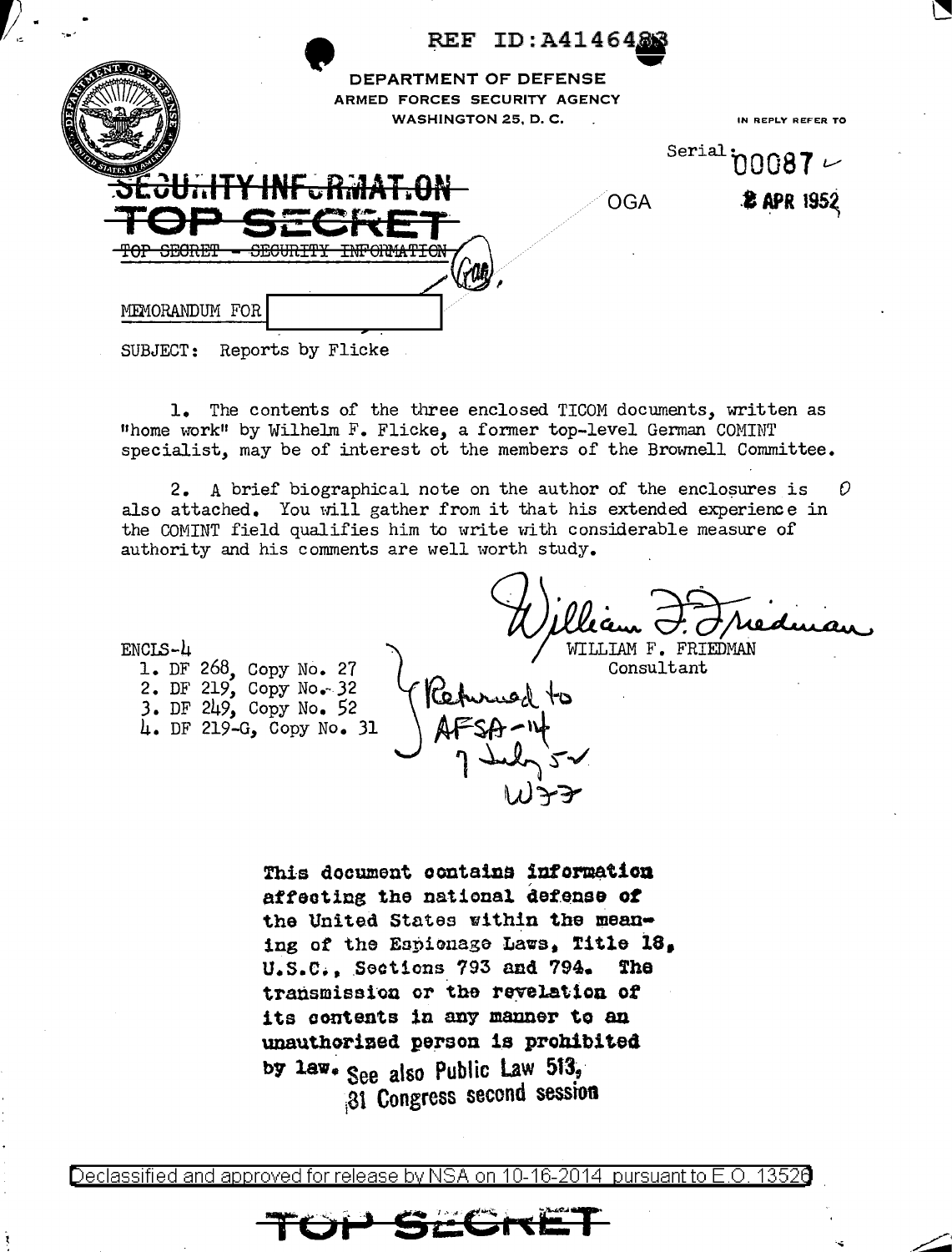

Necessity of Plain Text in Cryptanalysis<br>AFSA-23C3 28 February 19 AFSA-23 AFSA-23C3 28 February 1952

1. All sections of AFSA 23C are reading some of the cryptographic systems of the countries with which they are concerned. The availability of plain text material has been· found invaluable in many cases; on several occasions it has led to solution of new systems. All cryptanalysts and translators will testify to the necessity of bringing together all related data for the optimum exploitation of communications intelligence. Specific examples are cited below.

2. A cryptographic system is not solved in a vacuum nor in an ivory tower of abstract mathematics. The basis of operations at AFSA, namely that one operating unit shall process the traffic of a specific country, cipher and plain text, has proved its value. This method has involved the correlation of all available information, historical background, current collateral, plain text and cipher traffic, al1 of which are essential, not only in cryptanalytic solution but also in scanning, priority assignment and translation of communications intelligence. It is a basic principle in analytic research that all available pertinent materials of a specific, homogeneous type be studied together. The production of communications intelligence is no exception. In an analysis of messages dealing with a specific topic all available messages should be included in the study; the original external form of such messages, whether plain text or cipher, transmitted by teletype, Morse, voice or some other medium, is an incidental feature which has no relevant bearing on the methods of producing COMINT. AFSA's mission is the production of conununications intelligence; if AFSA is to carry out its mission, plain text and cipher must not be separated.

3. In addition to the broad requirement for study of plain text in cryptanalysis, the following are specific instances of solution of cipher by use of plain text in AFSA-233: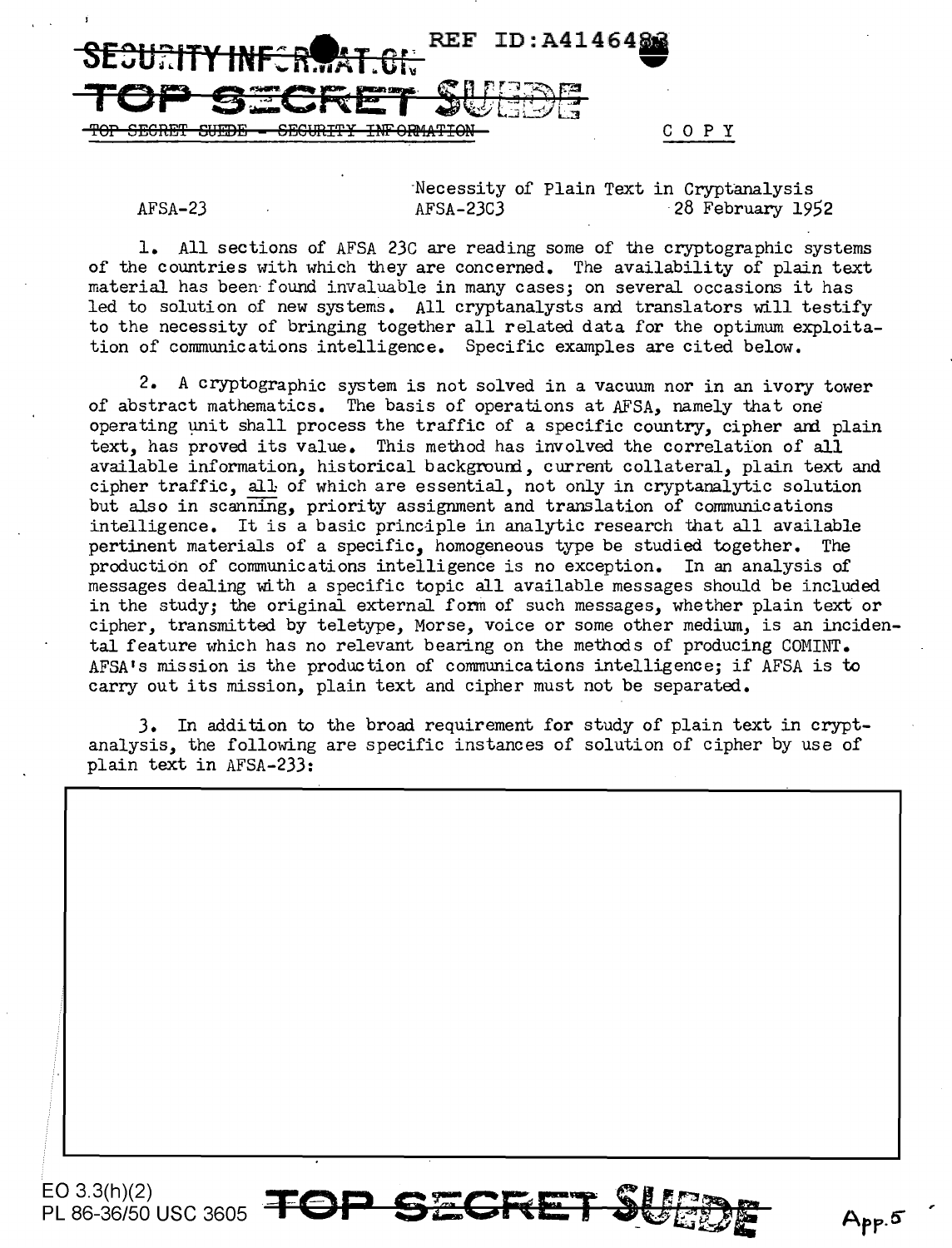

**SECRET SUEDE SECURITY INFORMATION** TQP

 $C$   $O$   $P$   $Y$ 

 $AFSA-23$  $\cdot$ 

Necessity of Plain Text in Cryptanalysis Cont'd<br>AFSA-23C3 28 February 1952

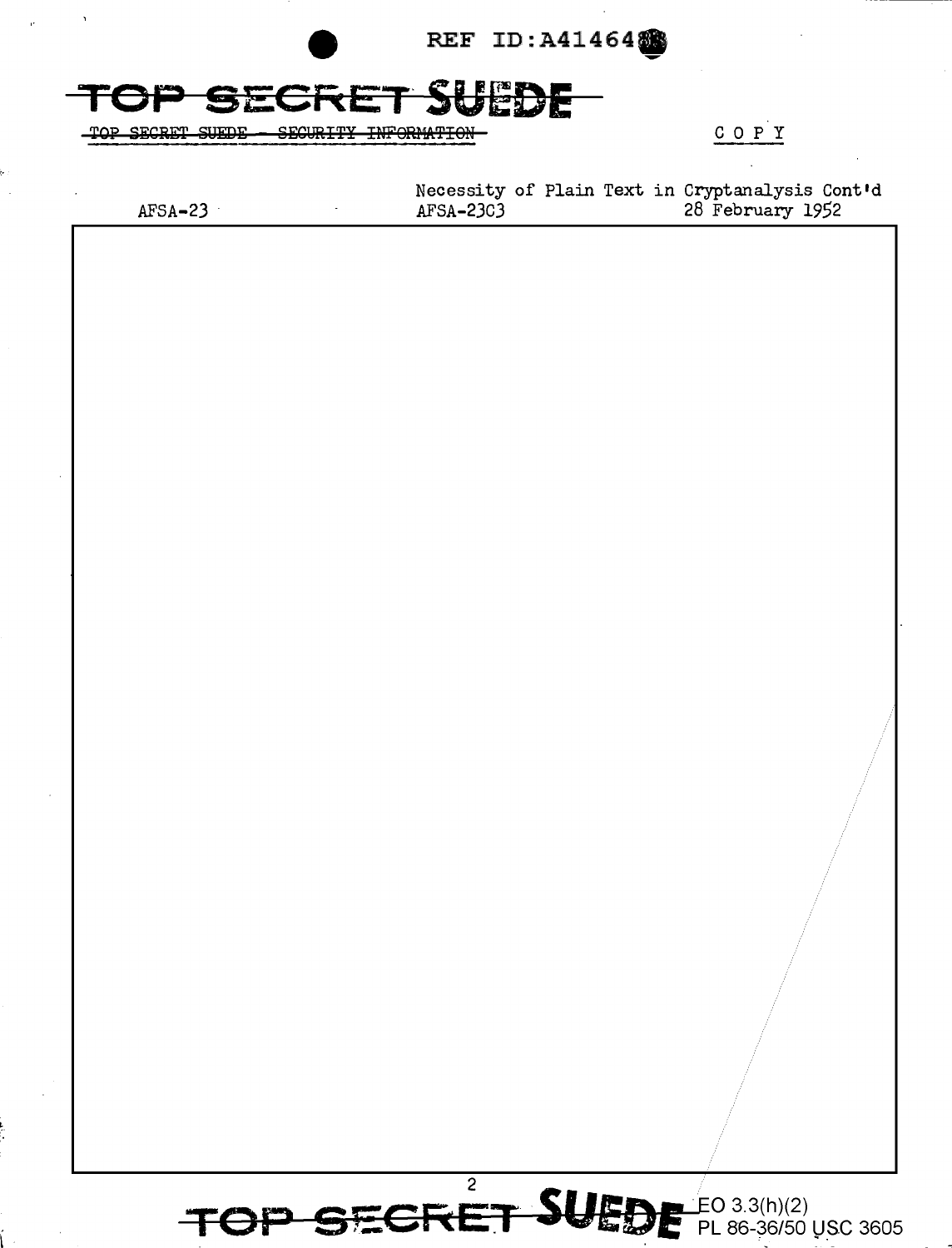REF ID: A4146488

SECURITY INFORMATION

COPY

 $AFSA-23$ 

TOP SECRET SUEDE

 $\ddot{\phantom{a}}$ 

Necessity of Plain Text in Cryptanalysis Cont'd<br>AFSA-23C3 28 February 1952  $AFSA-23C3$ 



TOP SECRE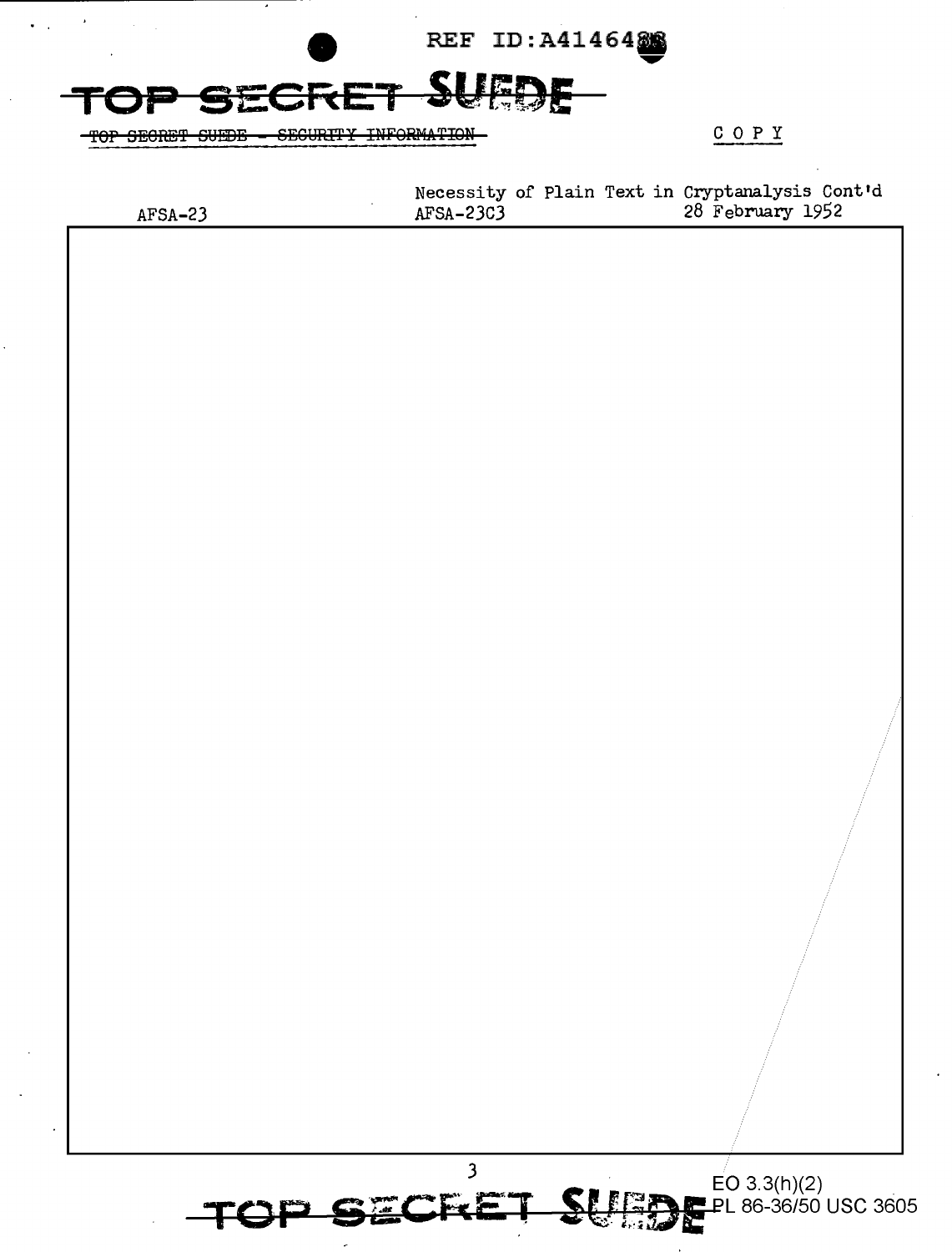

AFSA-23C3

**TOP**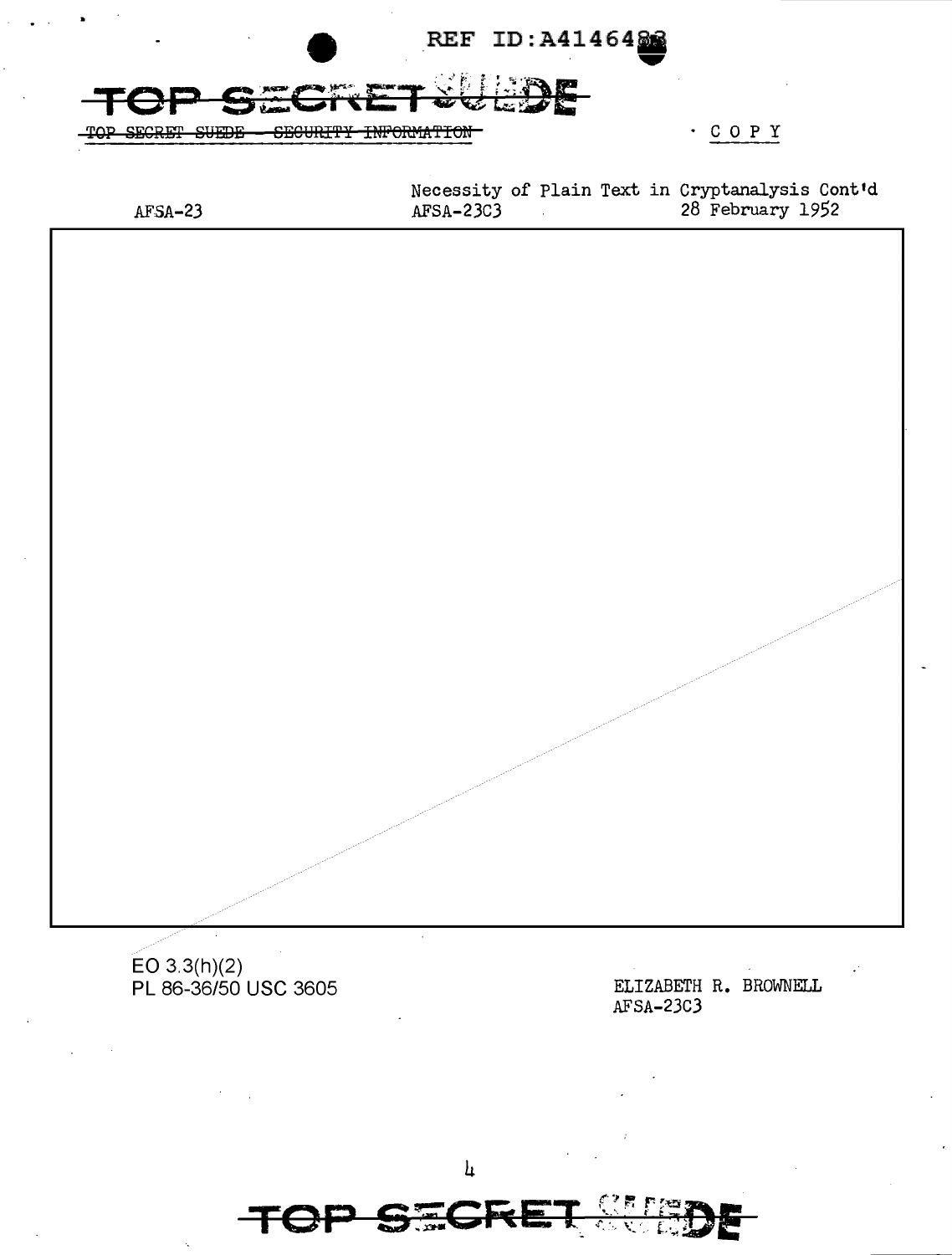EO 3.3(h)(2)<br>PL 86-36/50 USC 3605 <u> Termin de la propincia de la propincia de la propincia de la propincia de la propincia de la propincia de la</u> REF ID: A4146483  $\mathcal{L}_{\mathcal{A}}$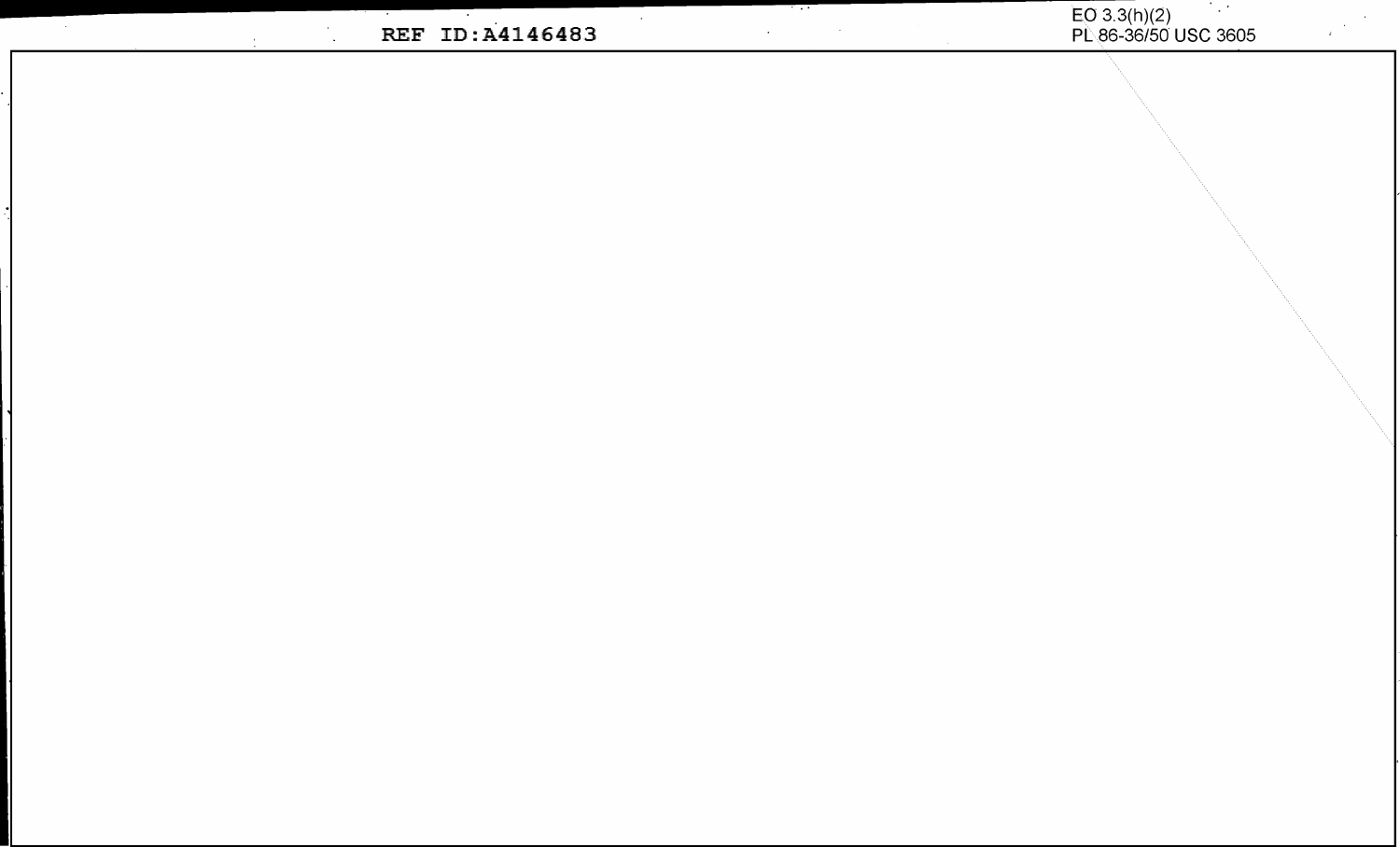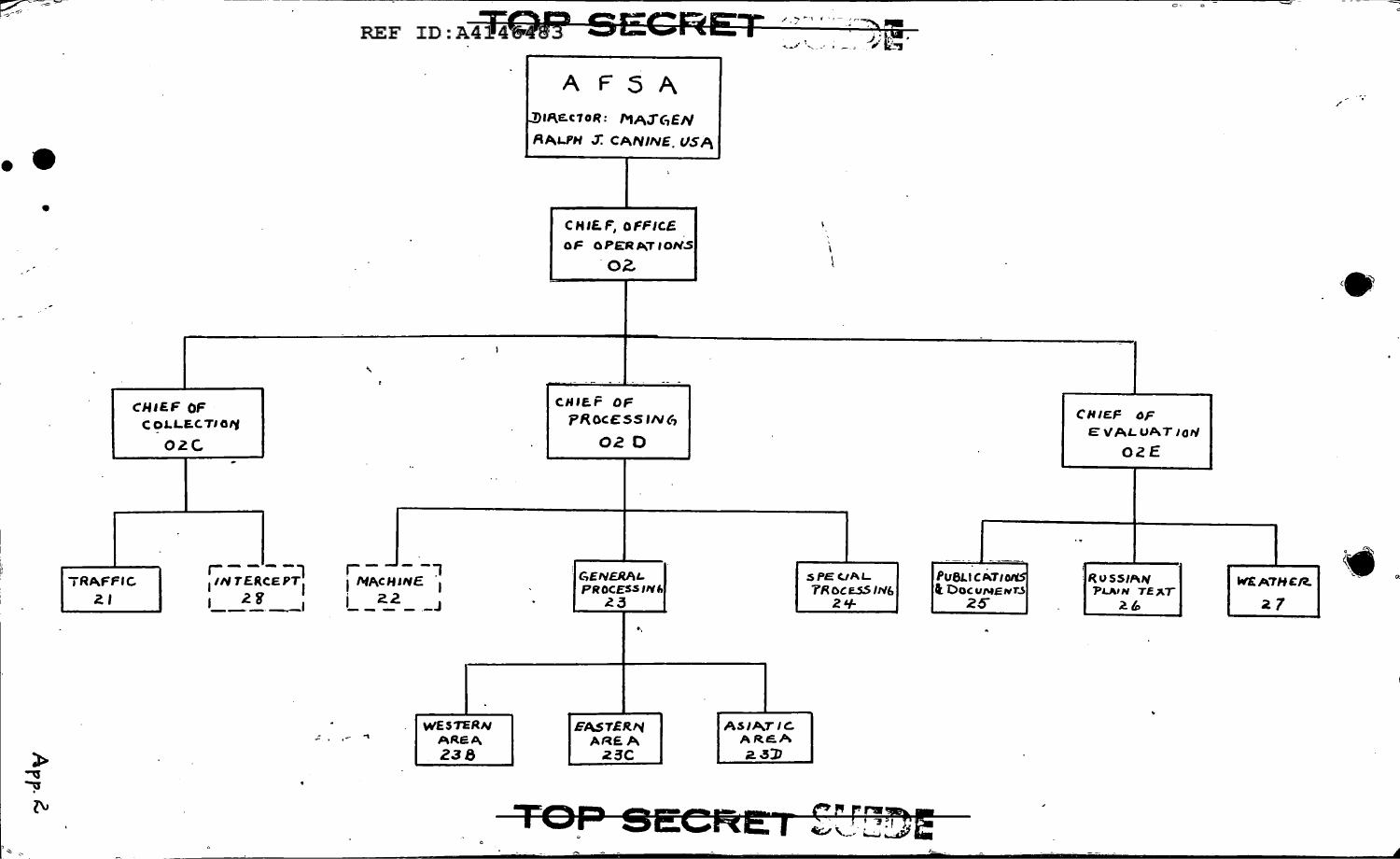<del>است در در ق</del> t<del>ur</del> **REF ID: A4146483** EO 3.3(h)(2)<br>PL 86-36/50 USC 3605  $\sim$  $App3$  $\omega_{\rm 2}$  $\lambda$